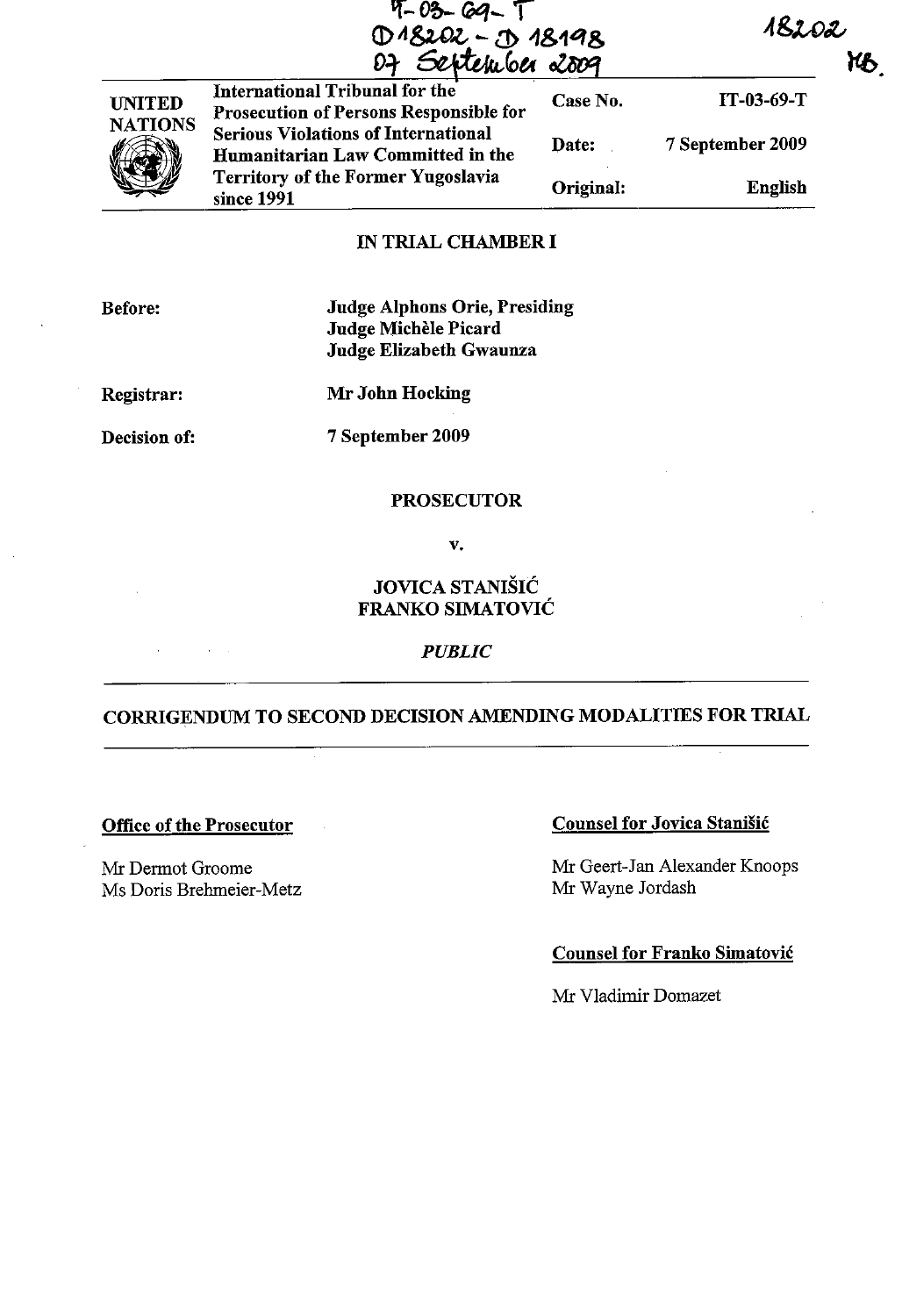# 122.01

1. On 1 September 2009, the Chamber issued its Second Decision Amending the Modalities for Trial. The changes of the Modalities for Trial were highlighted in Annex A to that Decision. The new operative Modalities for Trial were attached as Annex B to the Decision. **In** Annex A, the word "four" had been changed to the word "eight". Through omission, the same change had not been made in Annex B. For the sake of transparency, the Chamber hereby attaches a new version of Annex B, with the henceforth operative Modalities for Trial.

Done in English and French, the English version being authoritative.

/ Judge Alphons Orie Presiding Judge

Dated this seventh day of September 2009 At The Hague The Netherlands

**[Seal of the Tribunal]** 

Ìл.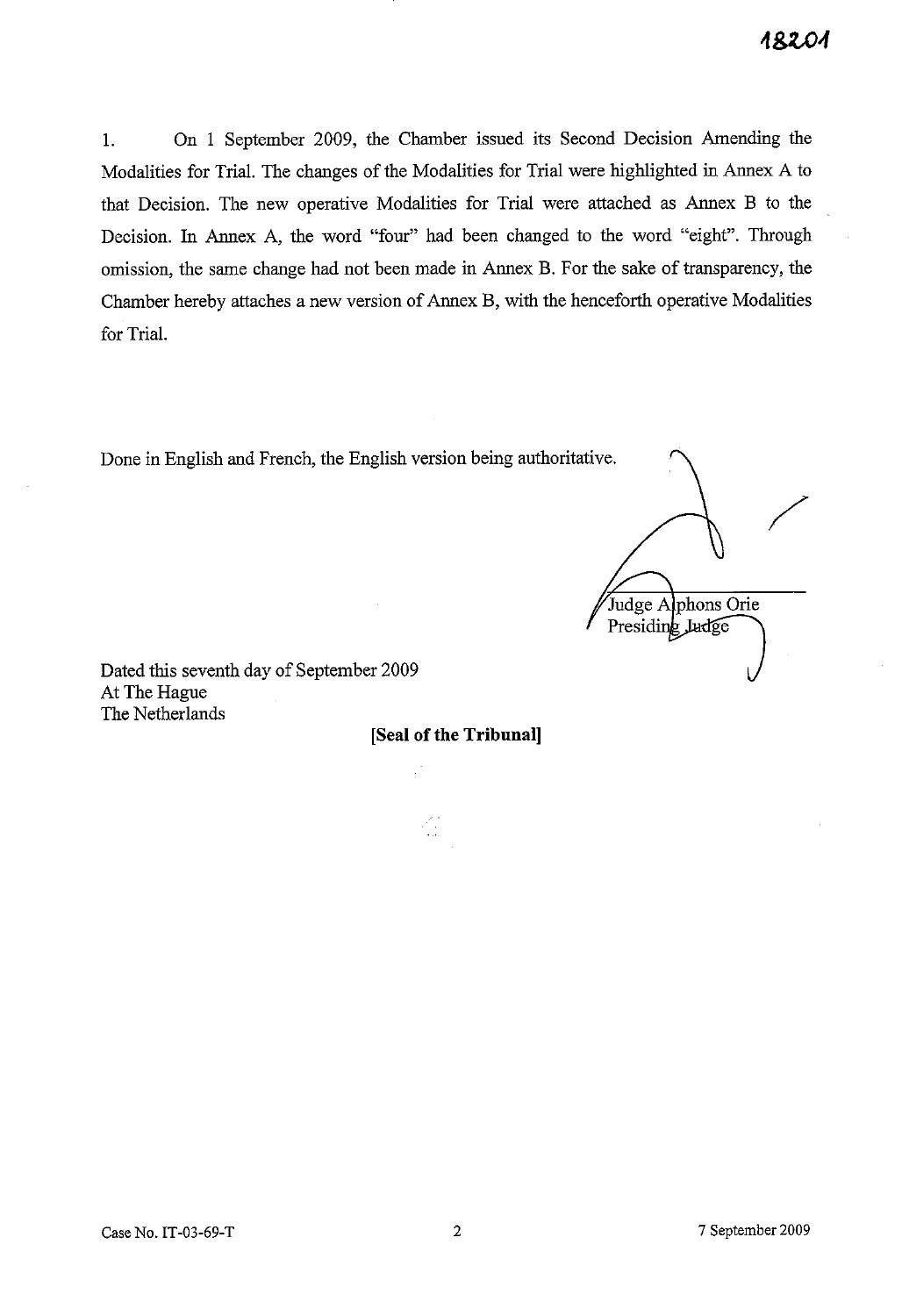#### **ANNEX B**

### Modalities for the trial in the case *Prosecutor* v. *Jovica Stanisic and Franko Simatovic*

1. As set out in the Scheduling Order for Recommencement of Trial of 24 April 2009, the Chamber will only hold hearings in the present case two days a week. If decided by the Chamber upon a request by Mr Stanišić, the daily hearings will be divided into sessions of 1 hour and 15 minutes, with breaks lasting 30 minutes. Mr Stanišić can at all times address the Chamber if he has a need for additional breaks. Whenever and insofar as the courtroom schedule of the Tribunal allows this, the hearings will be conducted on consecutive days and in a manner as to avoid long interruptions of the presentation of evidence. The hearings will also take place in the afternoon in order to facilitate any determination of the medical status of Mr Stanišić prior to the hearing.

2. The schedule set out in item 1 is valid until decided otherwise by the Chamber. In addition, the Chamber will make any adjustments to this schedule that it deems fit, in particular taking into account the Judges' trial schedule and the health of Mr Stanišić. The Chamber may invite submissions of the parties with regard to any such adjustments.

3. During Mr Stanišić's detention at the United Nations Detention Unit ("UNDU"), the UNDU Reporting Medical Officer or an independent medical expert will submit a written report to the Chamber on the medical condition of the Accused once a week, so as to allow for adjustments in the schedule set out in item 1, if necessary. In addition, Mr Stanišić is to be examined at least once every eight weeks by a gastroenterologist who will report in writing to the Chamber on the Accused's medical condition after each examination. Mr Stanišić is also to be examined by a psychiatrist who will report in writing to the Chamber on the Accused's medical condition once every eight weeks. If the Chamber considers it necessary, based on the regular reporting set out above, it will request that any other medical specialist examine Mr Stanišić and report in writing to the Chamber. All the reports referred to in this item should be filed publicly unless the Chamber indicates otherwise. Any sensitive personal information about Mr Stanišić or third parties that is not directly related to Mr Stanišić's aihnents should be filed confidentially in a separate annex to the report.

4. Mr Stanišić will be physically present in court during the court hearings. As all accused before the Tribunal, Mr Stanišić may waive his right to be present in court. If he waives this right due to illness, Mr Stanišić is to follow the procedure set out by the Registry, including filling out the form for waiving the right as will be provided to him by the staff of the UNDU.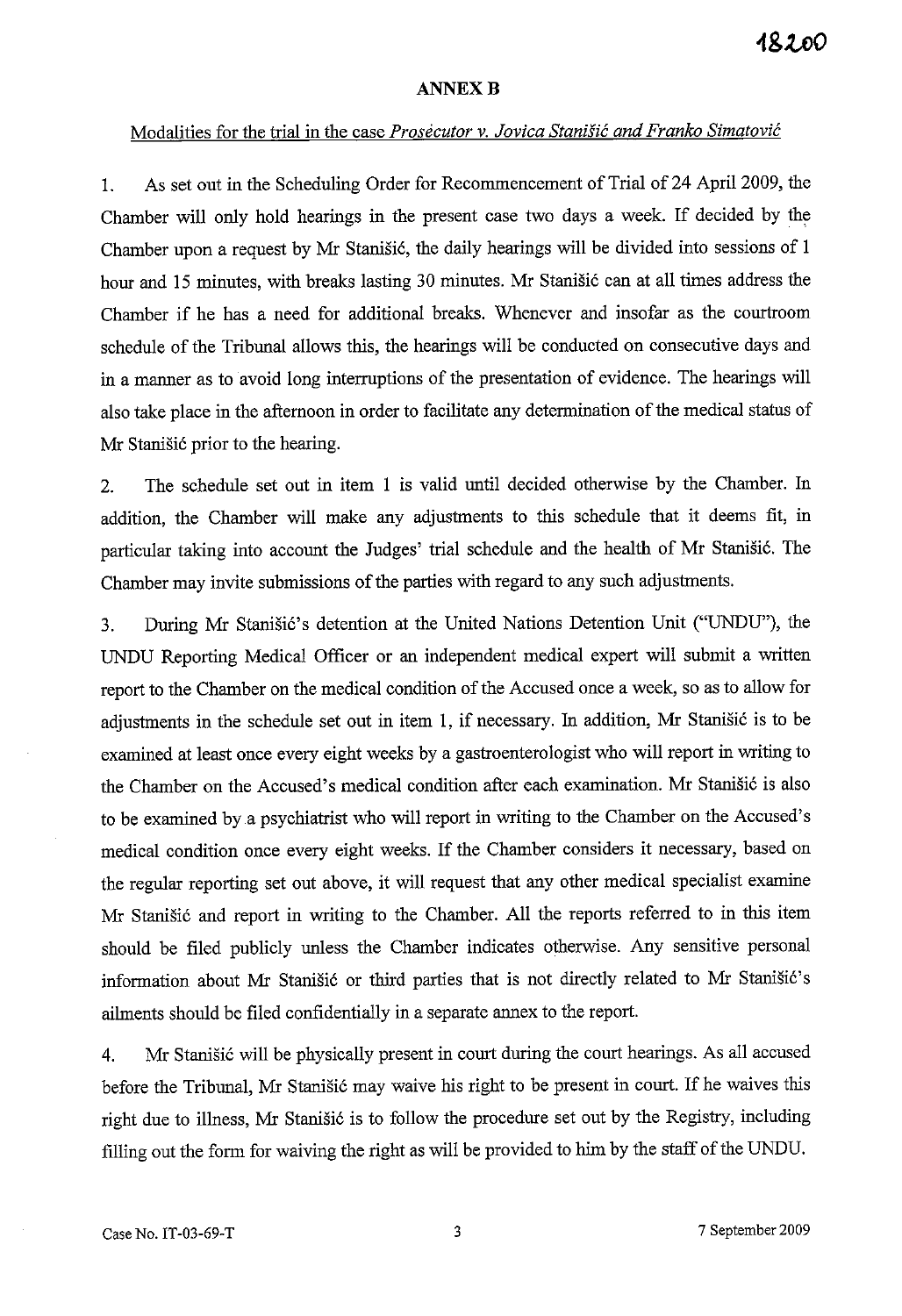5. In order to further accommodate Mr Stanišić, the Chamber will allow him, if he opts to, not to be present in court but instead follow the proceedings via a video-conference link from the UNDU. For this purpose, an observation room with toilet facility has been arranged at the UNDU in close vicinity to Mr Stanišić's cell. Mr Stanišić should inform the staff of the UNDU of this decision at the earliest possible time. The staff of the UNDU should convey this message to the Chamber, via the Court Officer, before the start of the hearing on any particular day. A video-conference link will allow Mr Stanišić to follow the proceedings, to see the witnesses at all times, and to address the court. The Chamber and the parties in the courtroom will also be able to see Mr Stanišić at the video-conference link. A telephone line will allow Mr Stanišić to communicate with his counsel in the courtroom and a member of the Defence team may be present with Mr Stanišić at the UNDU. Mr Stanišić will also have access to eCourt and Livenote transcript in the observation room.

6. On each court day, the Commanding Officer, Deputy Commanding Officer or any other authorized officer of the UNDU shall remind Mr Stanišić of the court schedule for the day and that the normal arrangements are in place for his transport to court. If Mr Stanišić indicates that he is too unwell to attend court in person, the Commanding Officer is to remind him of his right to be present in court, ask him if he waives his right to attend and offer him the opportunity to communicate with counsel. The Commanding Officer shall also inform Mr Stanišić that he may make use of the video-conference link from the UNDU, should he opt not to physically attend court.

7. If Mr Stanišić does not waive his right to be physically present and does not opt to participate in the proceedings via video-conference link from the UNDU but claims that he is too ill to go to court, he shall be medically examined before the court session. The Reporting Medical Officer at the UNDU or an independent medical expert shall familiarize him or herself with the medical condition of Mr Stanišić and submit, through the Court Officer, a written report to the Chamber. This report will be filed publicly unless the Chamber indicates otherwise. Any sensitive personal information about Mr Stanišić or third parties that is not directly related to Mr Stanišić's ailments should be filed confidentially in a separate annex to the report. The Reporting Medical Officer at the UNDU or the independent medical expert shall also be ready to report orally to the Chamber at the beginning of the court session. The Commanding Officer, Deputy Commanding Officer or any other authorized officer of the UNDU shall inform the Chamber, through the Court Officer, about the above as soon as possible, including that Mr Stanišić is being or has been medically examined. At the beginning of the court session, Defence Counsel shall confirm to the Chamber that Mr Stanišić has not waived his right to be present. The Chamber shall then, if it deems necessary, Case No. IT-03-69-T . 2009